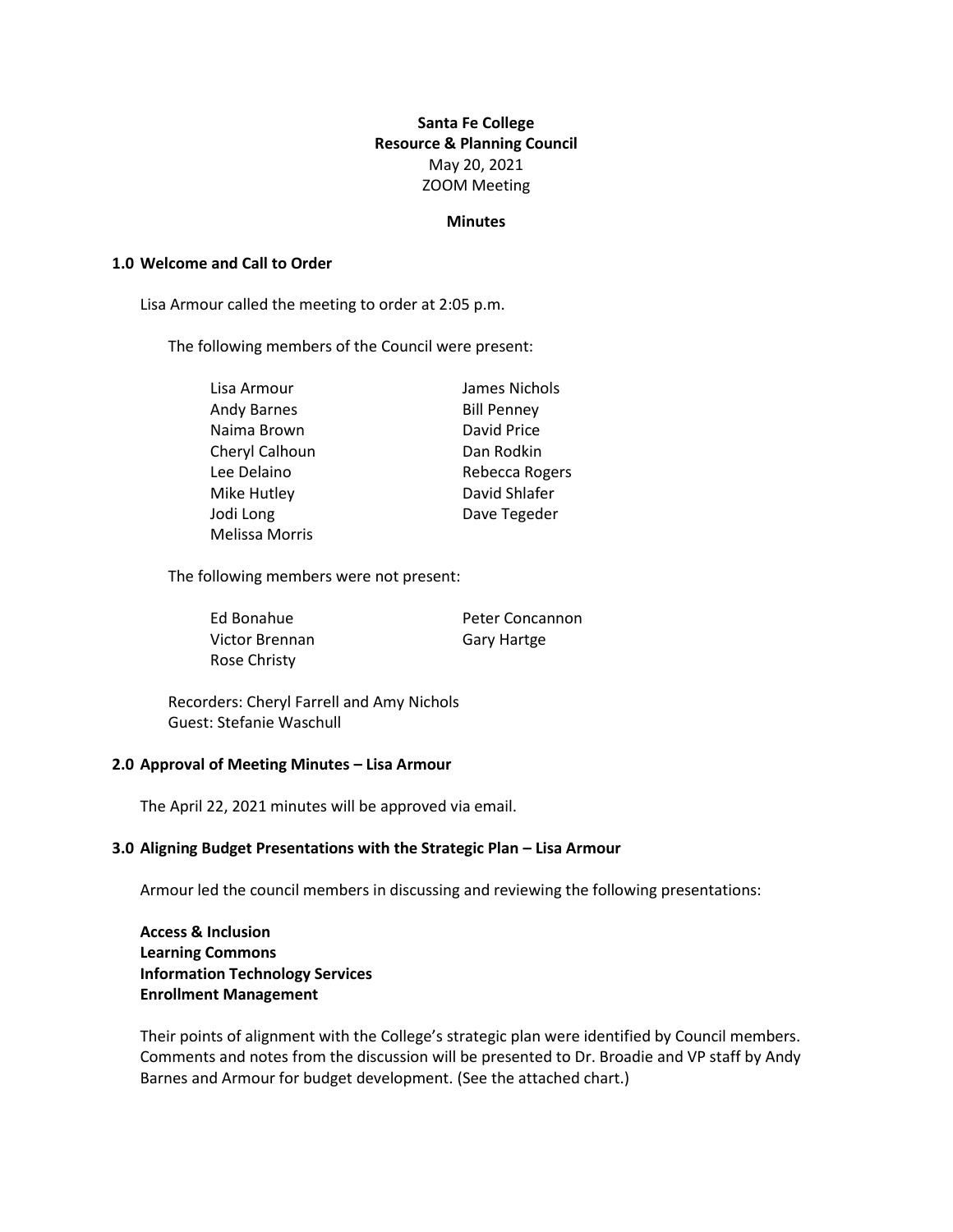Council members discussed the impacts of the past year on the college and noted that through technology, Santa Fe was able to provide support, accessibility, flexibility, and choices to meet students when, where, and how they wanted to be met, thereby increasing enrollment.

### **4.0 Adjournment**

The meeting was adjourned at 3:13 p.m.